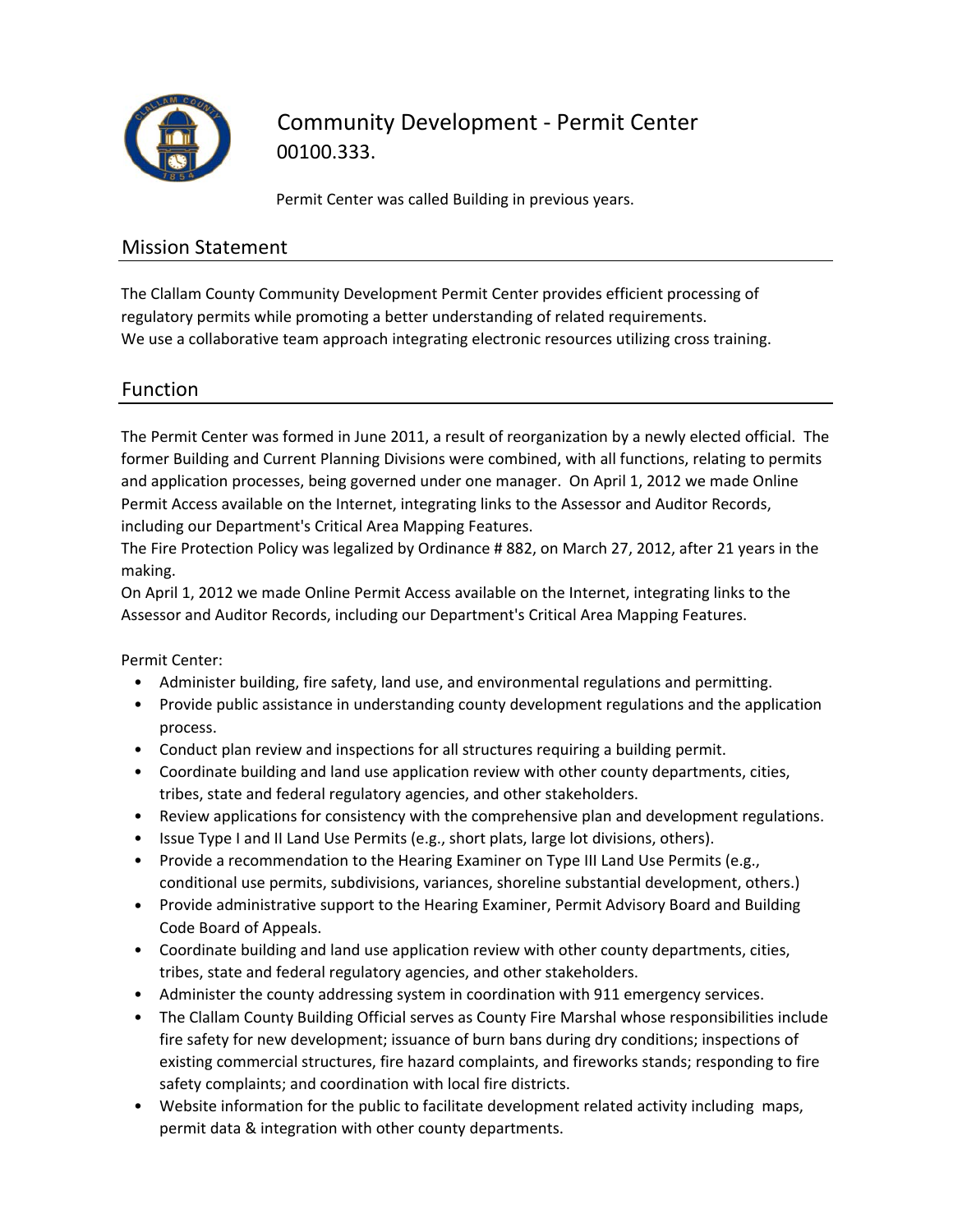Permit Tracking:

- Develop and maintain the county permitting system, and associated data to support department and county functions.
- Provide useful geographic, regulatory, resource, and community information (e.g., maps, data reports) to our department , other county departments, other agencies, and the public .
- Provide technical assistance to other county departments and outside agencies on special projects consistent with department and county objectives.
- Coordinate and automate electronic information storage and flow to maximize department and county objectives.

#### Goals

- 1. Protect health and safety of county residents by fair administration of building, fire and land use laws.
- 2. Collect, assemble and disseminate demographic , geographic and natural resource information; and,
- 3. Preserve the civil and property rights of county citizens and landowners.

## Workload Indicators

|                                                    | 2010 Actual | 2011 Actual | 6/30/12 Actual |
|----------------------------------------------------|-------------|-------------|----------------|
| <b>Building Permits Issued</b>                     | 647         | 564         | 260            |
| <b>Building Inspections Performed</b>              | 6,162       | 5,621       | 1,860          |
| <b>Building Permits Finaled</b>                    | 606         | 584         | 196            |
| Fire Inspections Performed                         | 56          | 24          |                |
| <b>Fire Plans Reviewed</b>                         | 16          | 10          | 15             |
| <b>Construction Plans Reviewed</b>                 | 473         | 375         | 174            |
| <b>Current Planning:</b>                           |             |             |                |
| BLA, Lot Combos, Alterations, and Vacations        | 21          | 30          | 11             |
| Land Division Preliminary Approvals                | 37          | 5           | 4              |
| Land Division, BLA, and Alteration Final Approvals | 51          | 40          | 12             |
| Critical Area Review and Approvals Completed       | 87          | 158*        | $33*$          |
| State Env. Policy Act Reviews Completed            | 30          | 16          | 6              |
| Shoreline Permits Approved (not associated with    | 17          | 15          | q              |
| other permits)                                     |             |             |                |
| Variances Issued                                   | 5           | 4           |                |
| <b>Conditional Use Permits Issued</b>              | 9           | 3           |                |
| Forest Practice Permits (received for review)      | 25          | 43          | 14             |
| Wireless Com. Facilities Permits Issued            | 2           | 5           |                |
| Legal Lot Determinations Completed                 | 8           | 6           |                |
| Project Reviews Received/Issued                    | 84/57       | 63/44       | 23/16          |
| Permit Tracking:                                   |             |             |                |
| Rebuild Data Integration between GIS/Permit        | 50%         | 100%        |                |
| Databases and New Assessor Application (PACS) (%   |             |             |                |
| GIS elements of new PENCOM software                | 70%         | finished    |                |
| On-line Permit Access (Basic)                      |             | 50%         | 95%            |